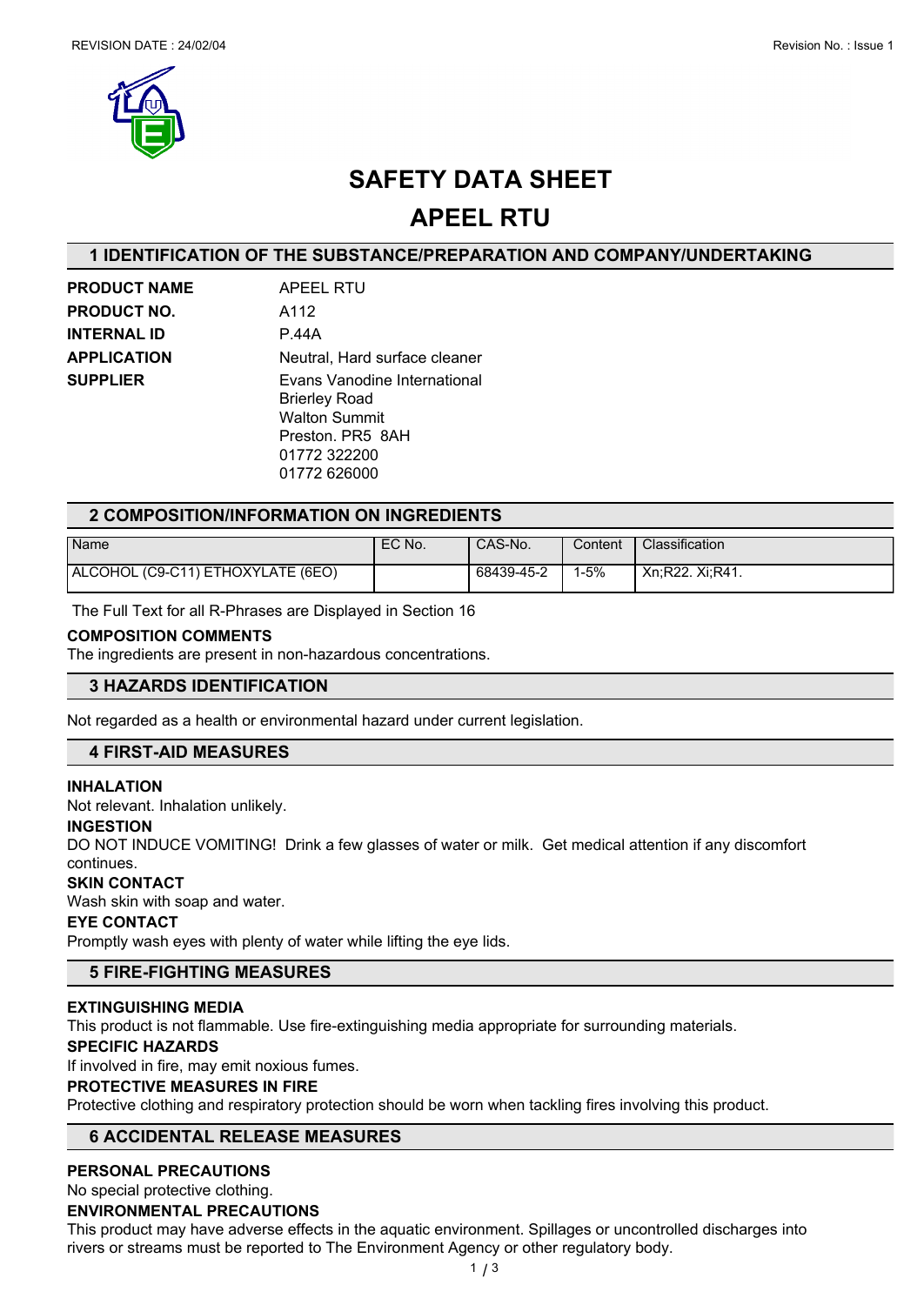# **APEEL RTU**

## **SPILL CLEAN UP METHODS**

Small quantities may be flushed to drains with plenty of water. Large Spillages: Absorb in vermiculite, dry sand or earth and place into containers. Send for disposal by approved waste contractor.

## **7 HANDLING AND STORAGE**

## **USAGE PRECAUTIONS**

No specific usage precautions noted.

#### **STORAGE PRECAUTIONS**

Store at moderate temperatures in dry, well ventilated area. Keep in original container. Store away from: Oxidising material.

#### **8 EXPOSURE CONTROLS/PERSONAL PROTECTION**

**ENGINEERING MEASURES**

Not applicable.

**RESPIRATORY EQUIPMENT**

None required.

#### **HAND PROTECTION**

No specific hand protection noted, but protection for the skin is advisable to prevent removal of natural oils from skin.

**EYE PROTECTION**

None required.

## **OTHER PROTECTION**

None required.

#### **9 PHYSICAL AND CHEMICAL PROPERTIES**

| <b>APPEARANCE</b>         | Liauid                 |                                    |      |  |
|---------------------------|------------------------|------------------------------------|------|--|
| <b>COLOUR</b>             | <b>Clear Yellow</b>    |                                    |      |  |
| <b>ODOUR</b>              | Citrus.                |                                    |      |  |
| <b>SOLUBILITY</b>         | Soluble in water       |                                    |      |  |
| <b>BOILING POINT (°C)</b> | 102 760 mm Hg          | <b>MELTING POINT (°C)</b>          | -2   |  |
| <b>RELATIVE DENSITY</b>   | 1.000 @ 20 °c          | pH-VALUE, CONC.<br><b>SOLUTION</b> | 8.00 |  |
| <b>FLASH POINT (°C)</b>   | Boils without flashing |                                    |      |  |

## **10 STABILITY AND REACTIVITY**

**STABILITY** No particular stability concerns. **MATERIALS TO AVOID** None.

**11 TOXICOLOGICAL INFORMATION**

## **TOXICOLOGICAL INFORMATION**

Refer to section 3.

**Other Health Effects**

Low oral toxicity, but ingestion may cause irritation of the gastro-intestinal tract.

## **12 ECOLOGICAL INFORMATION**

#### **ECOTOXICITY**

Not regarded as dangerous for the environment. **BIOACCUMULATION** Completely soluble. No bioaccumulation.

## **DEGRADABILITY**

Surfactant is readily broken down by effluent treatment process.

### **13 DISPOSAL CONSIDERATIONS**